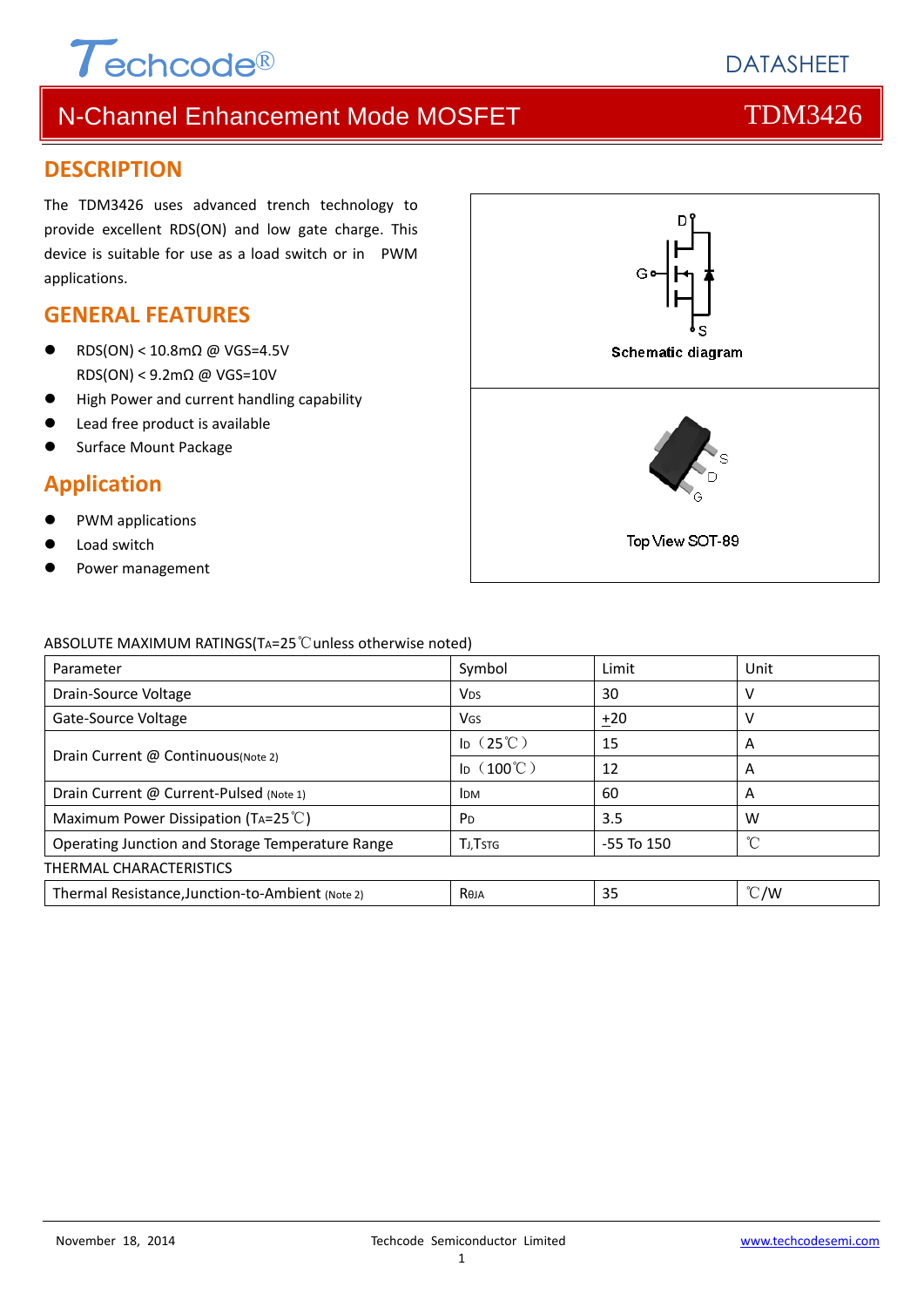

### **ELECTRICAL CHARACTERISTICS (TA=25**℃**unless otherwise noted)**

| Parameter                                 | Symbol                  | Condition                                                     | Min            | Typ                      | Max                      | Unit      |  |  |
|-------------------------------------------|-------------------------|---------------------------------------------------------------|----------------|--------------------------|--------------------------|-----------|--|--|
| OFF CHARACTERISTICS                       |                         |                                                               |                |                          |                          |           |  |  |
| Drain-Source Breakdown Voltage            | <b>BV<sub>DSS</sub></b> | VGS=0V ID=250µA                                               | 30             | $\overline{\phantom{a}}$ | $\sim$                   | $\vee$    |  |  |
| Zero Gate Voltage Drain Current           | <b>IDSS</b>             | V <sub>DS</sub> =24V,V <sub>GS</sub> =0V                      |                |                          | $\mathbf 1$              | $\mu$ A   |  |  |
| Gate-Body Leakage Current                 | lgss                    | VGS=±20V,VDS=0V                                               | $\overline{a}$ | $\sim$                   | ±100                     | nA        |  |  |
| <b>ON CHARACTERISTICS (Note 3)</b>        |                         |                                                               |                |                          |                          |           |  |  |
| <b>Gate Threshold Voltage</b>             | VGS(th)                 | VDS=VGS, ID=250µA                                             | 1.5            | 1.8                      | 2.5                      | $\vee$    |  |  |
| Drain-Source On-State Resistance          | R <sub>DS</sub> (ON)    | VGS=4.5V, ID=15A                                              | $\overline{a}$ | 9.6                      | 10.8                     | $m\Omega$ |  |  |
|                                           |                         | VGS=10V, ID=30A                                               | $\overline{a}$ | 7.9                      | 9.2                      | $m\Omega$ |  |  |
| <b>DYNAMIC CHARACTERISTICS (Note4)</b>    |                         |                                                               |                |                          |                          |           |  |  |
| Input Capacitance                         | Ciss                    | VDS=15V, VGS=0V, F=1.0MHz                                     | 980            | 1180                     | 1400                     | PF        |  |  |
| <b>Output Capacitance</b>                 | Coss                    |                                                               | 158            | 190                      | 228                      | PF        |  |  |
| Reverse Transfer Capacitance              | Crss                    |                                                               | 90             | 115                      | 140                      | PF        |  |  |
| <b>SWITCHING CHARACTERISTICS (Note 4)</b> |                         |                                                               |                |                          |                          |           |  |  |
| Turn-on Delay Time                        | td(on)                  | VDS=15V, RL=15 $\Omega$ , VGS=10V, RGEN=6 $\Omega$            | $\blacksquare$ | 11                       | 20                       | nS        |  |  |
| Turn-on Rise Time                         | tr                      | $ID = 1A$                                                     | $\blacksquare$ | 12                       | 22                       | nS        |  |  |
| Turn-Off Delay Time                       | td(off)                 |                                                               | $\overline{a}$ | 36                       | 60                       | nS        |  |  |
| <b>Turn-Off Fall Time</b>                 | tf                      |                                                               | $\overline{a}$ | 10                       | 19                       | nS        |  |  |
| <b>Total Gate Charge</b>                  | Q <sub>g</sub>          | V <sub>DS</sub> =15V,I <sub>D</sub> =30A,V <sub>GS</sub> =10V | $\blacksquare$ | 20                       | 24                       | nC        |  |  |
| Gate-Source Charge                        | Qgs                     |                                                               | $\overline{a}$ | 2.2                      | 2.7                      | nC        |  |  |
| Gate-Drain Charge                         | Qgd                     |                                                               | $\blacksquare$ | 3.5                      | 4.1                      | nC        |  |  |
| Body Diode Reverse Recovery Time          | Trr                     | IF=5A, dl/dt=100A/µs                                          | $\overline{a}$ | 20                       | $\overline{a}$           | nS        |  |  |
| Body Diode Reverse Recovery Charge        | Qrr                     |                                                               | $\overline{a}$ | 10                       | $\overline{\phantom{a}}$ | nC        |  |  |
| DRAIN-SOURCE DIODE CHARACTERISTICS        |                         |                                                               |                |                          |                          |           |  |  |
| Diode Forward Voltage (Note 3)            | <b>V<sub>SD</sub></b>   | VGS=0V,Is=15A                                                 | $\overline{a}$ | 0.85                     | 1.1                      | $\vee$    |  |  |
| NOTES:                                    |                         |                                                               |                |                          |                          |           |  |  |

1. Repetitive Rating: Pulse width limited by maximum junction temperature.

2. Surface Mounted on 1in2 FR4 Board,  $t \leq 10$  sec.

3. Pulse Test: Pulse Width  $\leq 300$ μs, Duty Cycle  $\leq 2\%$ .

4. Guaranteed by design, not subject to production testing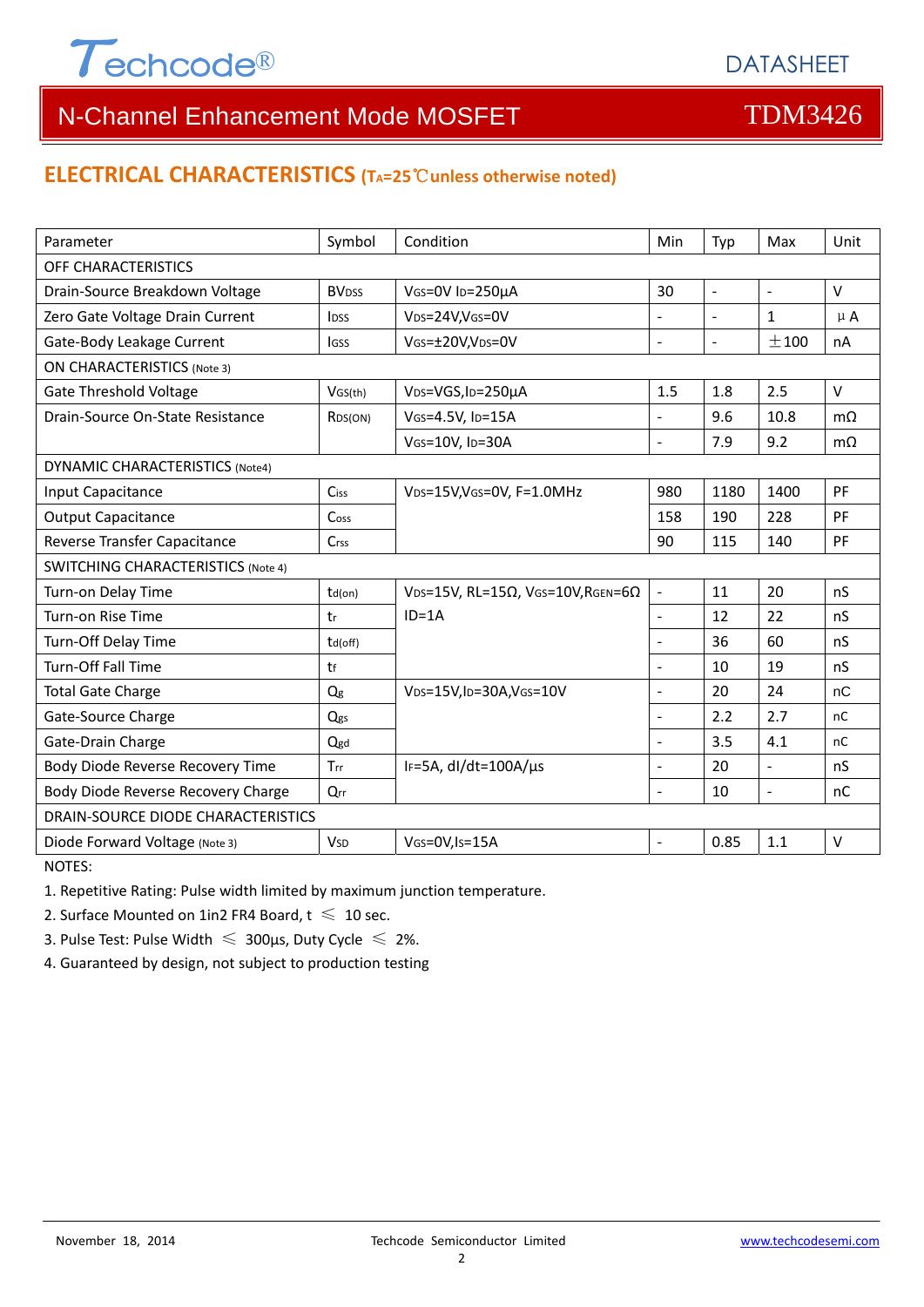

## **Typical Operating Characteristics**

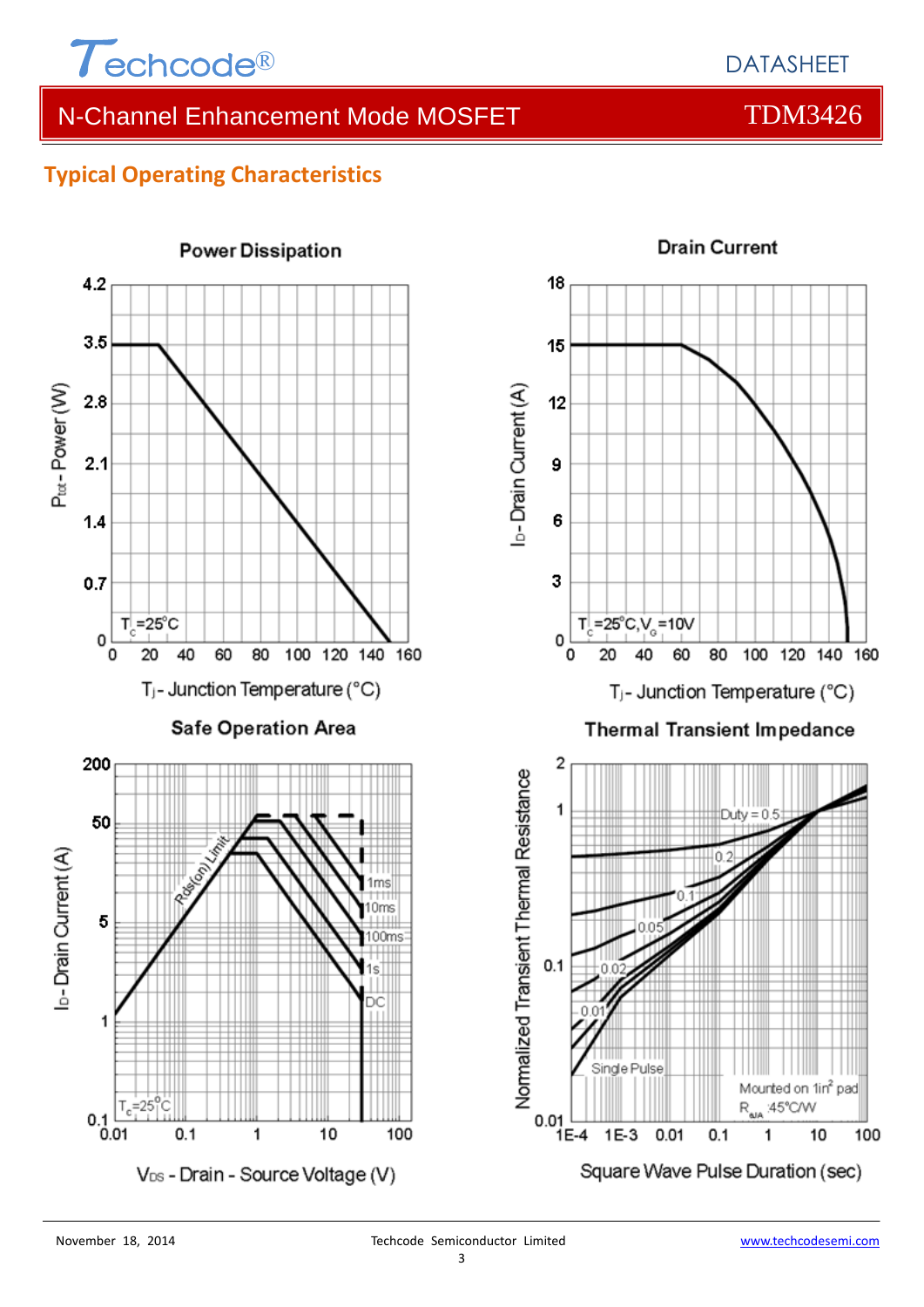

## **Typical Operating Characteristics(Cont.)**



**Output Characteristics** 



#### **Drain-Source On Resistance**



### **Gate Threshold Voltage**

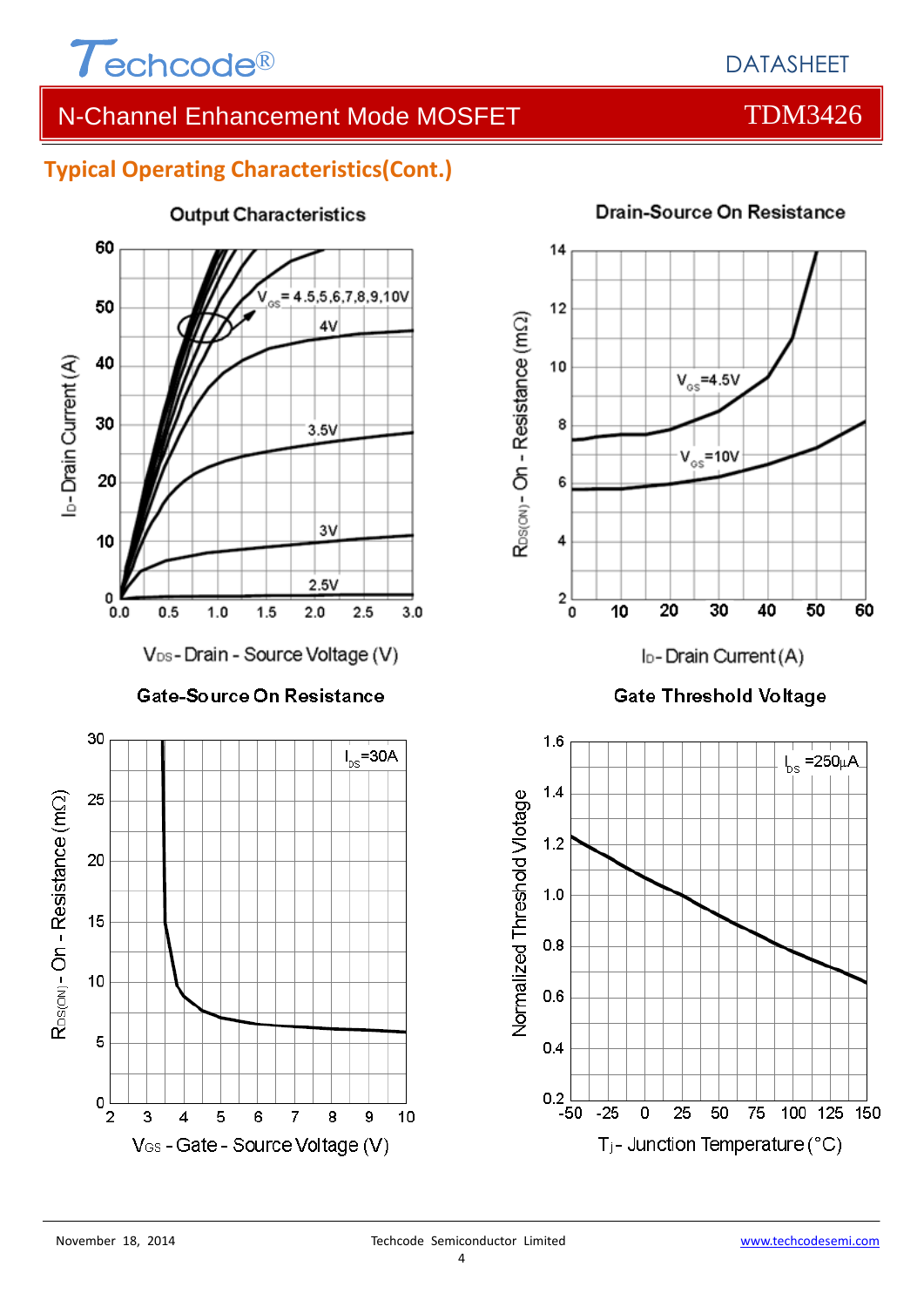

## **Typical Operating Characteristics (Cont.)**



## **Drain-Source On Resistance**



### **Source-Drain Diode Forward**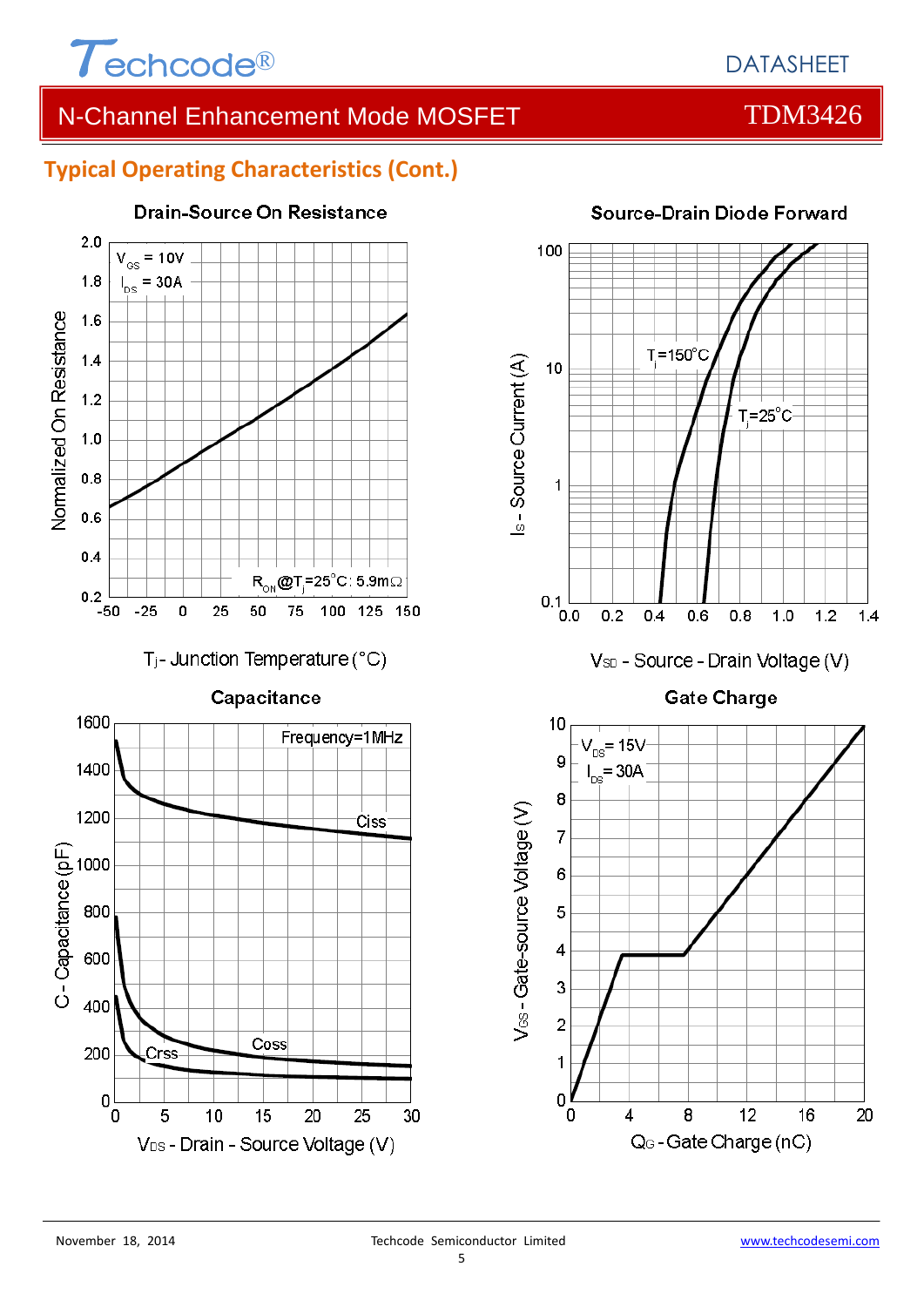

#### SOT89-3 Package







| 尺寸<br>标注  | 最小(mm) | 最大(mm) | 尺寸<br>标注 | 最小(mm) | 最大(m)            |
|-----------|--------|--------|----------|--------|------------------|
|           | 4.40   | 4.60   | B3       | 0.82   | 0.83             |
| <u>A1</u> | 1.65   | 1.75   |          | 1.40   | 1.60             |
| Λ2        | 2.95   | 3.05   | C1       | 0.35   | 0.45             |
| A3        | 0.35   | 0.45   |          |        | 6° TYP4          |
| <u>M</u>  | 0.43   | 0.53   | θ1       |        | $3°$ TYP4        |
| A5        | 0.35   | 0.45   | θ2       | 6°     | TYP4             |
|           | 2.40   | 2.60   | e 3      |        | $3^{\circ}$ TYP4 |
| <u>B1</u> | 4.05   | 4.25   |          |        |                  |
| В2        | 0.82   | 0.83   |          |        |                  |